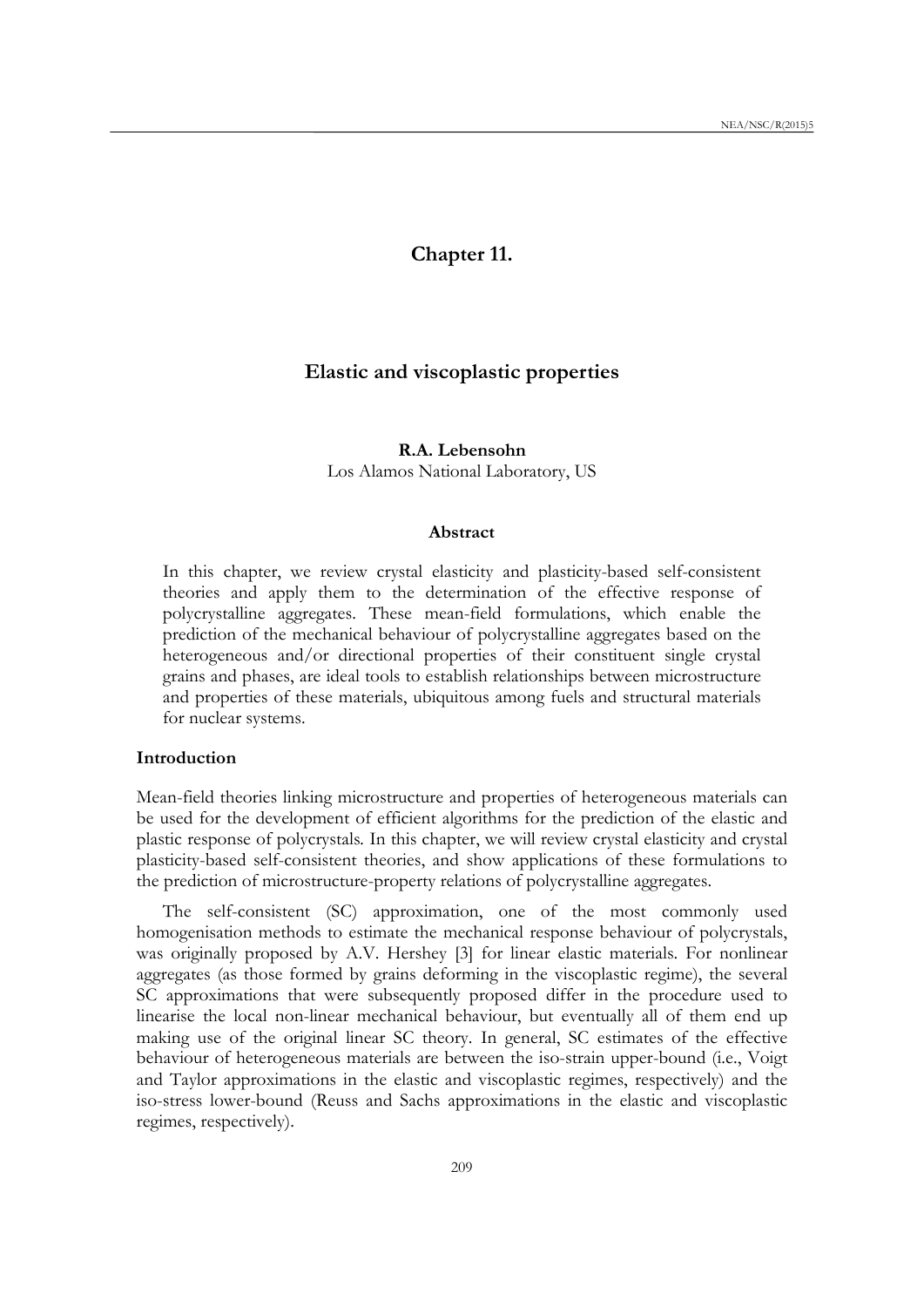This chapter is organised as follows: in Sections 2 and 3, we present the elastic selfconsistent (ELSC) and viscoplastic self-consistent (VPSC) formulations, respectively. In Section 4, we show examples of the use of ELSC for the prediction of: (i) effective elastic behaviour of isotropic composites with increasing volume fractions of hard and soft phases, respectively and (ii) effective elastic anisotropy developing in an FCC polycrystal as crystallographic texture evolves. Finally, we show a classical benchmark for the different non-linear SC approaches in terms of the predicted effective behaviour of a random FCC polycrystal as a function of its rate-sensitivity.

## Local constitutive behaviour and homogenisation

Let us consider a macroscopic strain **E** applied to an elastically heterogeneous material. The elastic behaviour at each material point **x** is given by:

$$
\sigma(\mathbf{x}) = \mathbf{C}^{(\mathbf{r})} : \mathbf{\varepsilon}(\mathbf{x})
$$
 (1)

where  $C^{(r)}$  is the elastic stiffness of mechanical phase (r). Let us homogenise the behaviour of a linear heterogeneous medium whose local behaviour is described by Equation 1 by the following macroscopic linear relation:

$$
\Sigma = \overline{C} : E
$$
 (2)

where  $\Sigma$  and  $\overline{E}$  are the effective stress and tensors, respectively, and  $\overline{C}$  is the stiffness of an a priori unknown Homogeneous Equivalent Medium (HEM). The problem

underlying the SC method is that of an inhomogeneous domain (r) of modulus  $C^{(r)}$ embedded in an infinite medium of modulus  $\overline{C}$ . Invoking the concept of the equivalent inclusion  $[13]$ , the local constitutive behaviour in domain  $(r)$  can be rewritten as:

$$
\sigma(\mathbf{x}) = \overline{\mathbf{C}} : (\varepsilon(\mathbf{x}) + \varepsilon^*(\mathbf{x})) \tag{3}
$$

where  $\epsilon^*(x)$  is an eigenstrain field, which follows from replacing the inhomogeneity by an equivalent inclusion and the symbol "~" denotes local deviations from macroscopic values of the corresponding magnitudes. Using the equilibrium condition  $\sigma_{ii, i}(x) = 0$ and the relation  $\tilde{\epsilon}_{ij}(\mathbf{x}) = \frac{1}{2} (\tilde{u}_{i,j}(\mathbf{x}) + \tilde{u}_{j,i}(\mathbf{x}))$  between the strain and displacement gradient fields we obtain:

$$
\overline{C}_{ijkl} \ \widetilde{u}_{k,lj}(\mathbf{x}) + \varphi_{ij,j}(\mathbf{x}) = 0 \tag{4}
$$

where:

$$
\varphi(\mathbf{x}) = -\overline{\mathbf{C}} : \mathbf{\varepsilon}^*(\mathbf{x})
$$
\n(5)

is a polarisation field. Differential Equation 5 can be solved using the Green function method. If  $G_{km}(\mathbf{x})$  is the Green function associated with  $\tilde{u}_k(\mathbf{x})$ , which solves the auxiliary problem of a unitary volumetric force, with a single non-vanishing m-component:

$$
\overline{C}_{ijkl} G_{km,lj}(\mathbf{x} - \mathbf{x}') + \delta_{im} \delta(\mathbf{x} - \mathbf{x}') = 0
$$
\n(6)

Once the solution of Equation 7 is obtained, the displacement: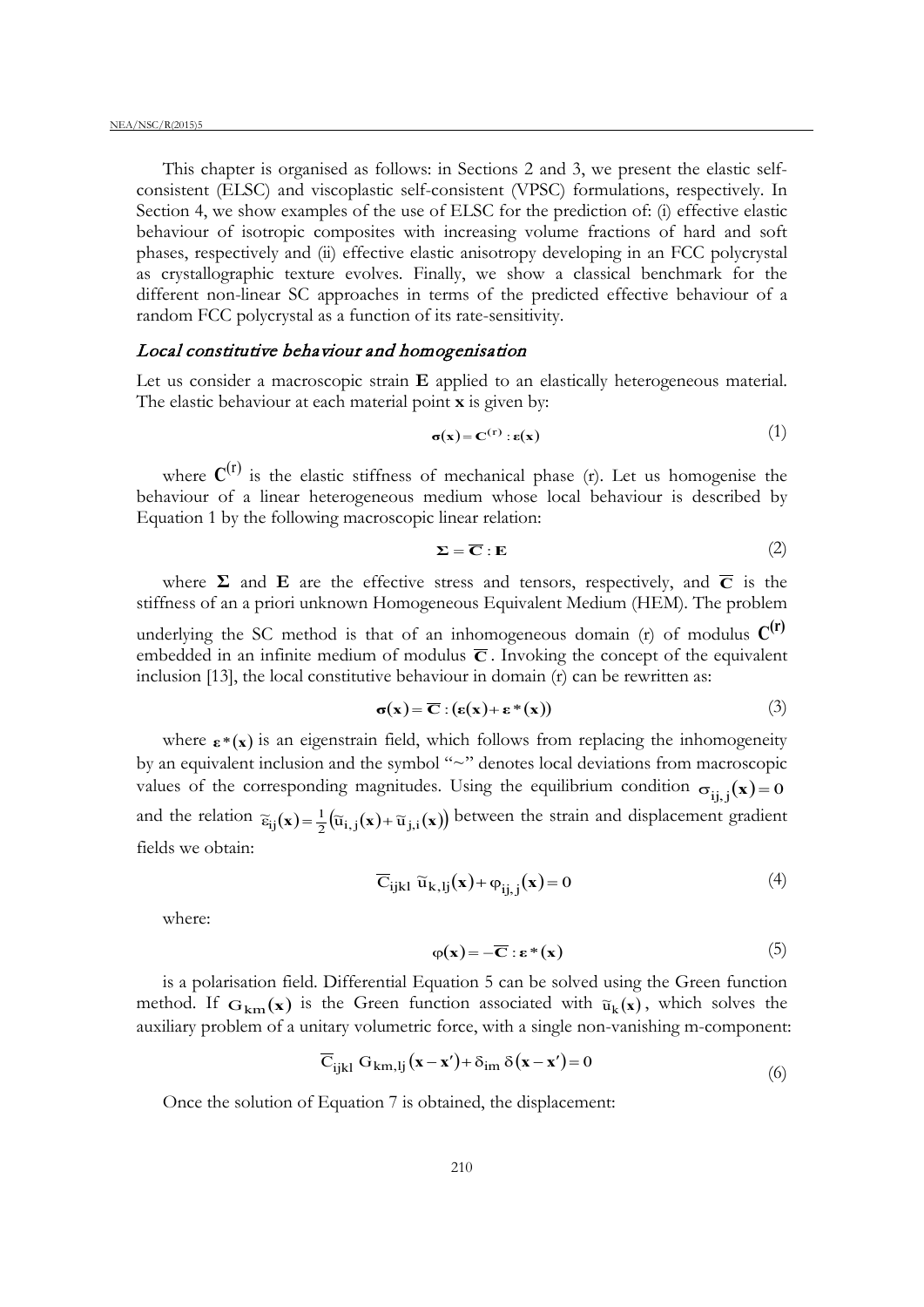$$
\widetilde{u}_k(\mathbf{x}) = \int_R G_{ki}(\mathbf{x} - \mathbf{x}') f_i(\mathbf{x}') d\mathbf{x}'
$$

$$
\widetilde{u}_{k,l}(\mathbf{x}) = \int_R G_{ki,jl}(\mathbf{x} - \mathbf{x}') \varphi_{ij}(\mathbf{x}') d\mathbf{x}'
$$

An inclusion of volume  $\Omega$  in an infinite medium takes the form:

$$
\widetilde{u}_{k,l}^{(r)} = \left(-\frac{1}{\Omega} \iint\limits_{\Omega\Omega} G_{ki,jl}(\mathbf{x} - \mathbf{x}') d\mathbf{x} d\mathbf{x}'\right) \overline{C}_{ijmn} \varepsilon_{mn}^{*(r)}
$$
(7)

where  $\tilde{u}_{k,l}^{(r)}$  and  $\tilde{\epsilon}_{mn}^{*(r)}$  are averages inside the inclusion and the expression of tensor  $T_{klij}$ solution of the above integral expression, can be found in [1].

The Eshelby tensor, a function of  $\overline{C}$  and the shape of the ellipsoidal inclusion, is given by:

$$
S_{ijkl} = \frac{1}{4} \left( T_{ijmn} + T_{jimn} + T_{ijnm} + T_{jimm} \right) \overline{C}_{mnkl}
$$
\n(8)

Thus, taking symmetric part in Equation 9 gives:

$$
\widetilde{\boldsymbol{\epsilon}}^{(r)} = \mathbf{S} : \boldsymbol{\epsilon}^{*(r)} \tag{9}
$$

## Interaction, localisation and self-consistent equations

Taking volume averages over the domain of the inclusion on both sides of Equation 4 and replacing the eigenstrain given by Equation 10, we obtain the interaction equation:

$$
\widetilde{\sigma}^{(r)} = -\overline{C} : S^{-1} : (I - S)\widetilde{\epsilon}^{(r)} = -\widetilde{C} : \widetilde{\epsilon}^{(r)}
$$
(10)

Replacing the constitutive relations of the inclusion and the effective medium in the latter and after some manipulation, one can write the following localisation equation:

$$
\boldsymbol{\epsilon}^{(r)} = \left(\mathbf{C}^{(r)} + \widetilde{\mathbf{C}}\right)^{-1} : \left(\overline{\mathbf{C}} + \widetilde{\mathbf{C}}\right) : \mathbf{E} = \mathbf{A}^{(r)} : \mathbf{E} \tag{11}
$$

The previous solution for an equivalent inclusion embedded in an effective medium can be used to construct a homogenisation model, consisting in regarding each mechanical phase (r) as heterogeneity embedded in an effective medium that represents the polycrystal. The properties of such medium are not known *a priori* but have to be found through an iterative procedure. Replacing the stress localisation equation (Equation 11) in the averaged local constitutive equation (Equation 1) we obtain:

$$
\boldsymbol{\sigma}^{(r)} = \mathbf{C}^{(r)} : \mathbf{A}^{(r)} : \boldsymbol{\Sigma}
$$
 (12)

Taking volumetric average (denoted  $\le$   $\ge$ ), enforcing the condition that the average stress over the aggregate has to coincide with the corresponding macroscopic magnitude and using the macroscopic constitutive relation (Equation 2), we obtain the following selfconsistent equation for the HEM's stiffness:

$$
\overline{\mathbf{C}} = \left\langle \mathbf{C}^{(\mathbf{r})} : \mathbf{A}^{(\mathbf{r})} \right\rangle \tag{13}
$$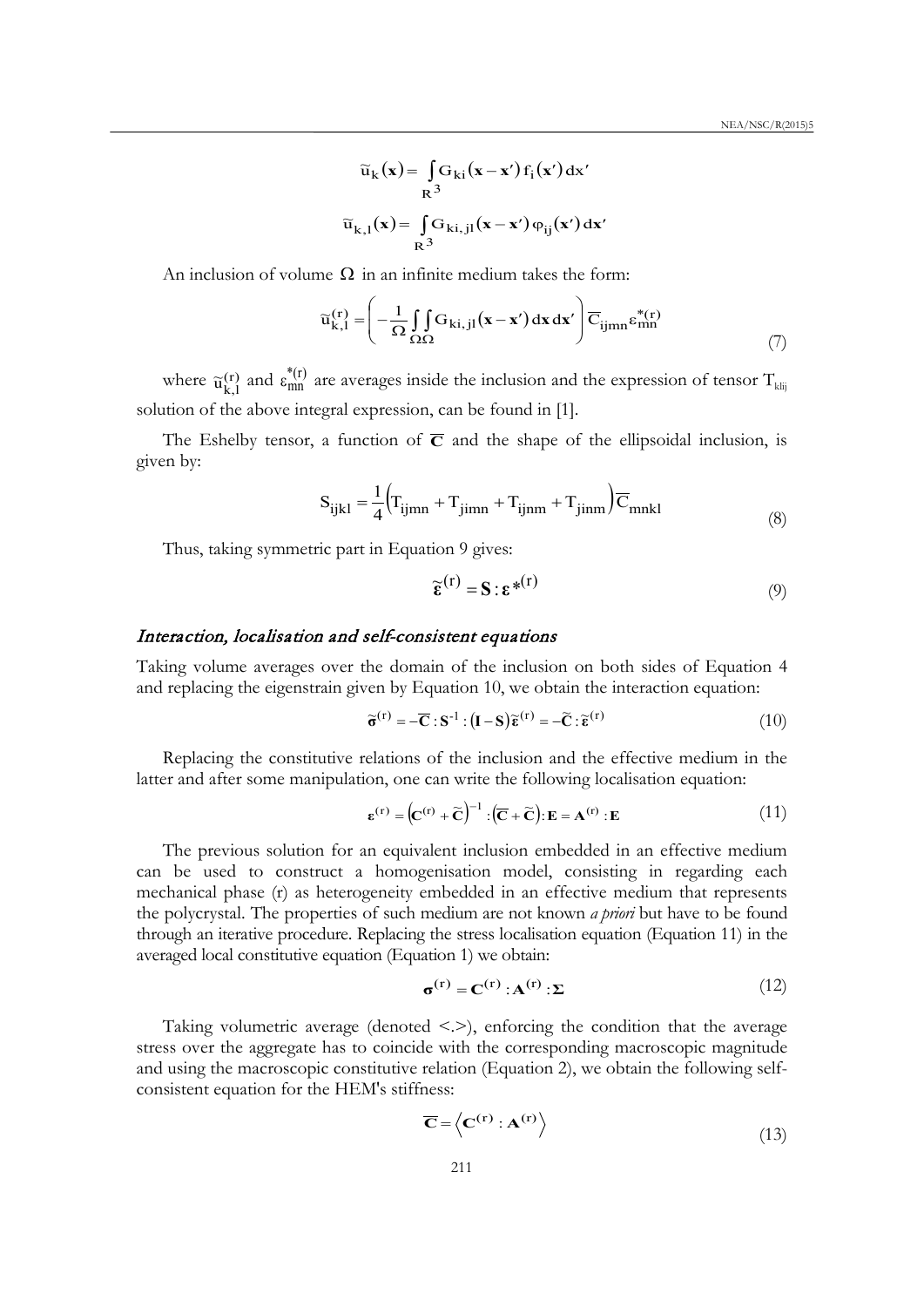To illustrate the use of this ELSC formulation, we describe here the steps required to predict the local and overall elastic response of an elastically heterogeneous materials. We start, for convenience, from an initial Voigt guess, i.e.:  $e^{(r)} = E$  for all phases, and:

 $\overline{\mathbf{C}} = \langle \mathbf{C}^{(r)} \rangle$ . Next, the Eshelby tensor **S** can be calculated for the ellipsoidal shape of the mechanical phases. Subsequently, the interaction tensor  $\tilde{\mathbf{c}}$  (Equation 10), and the localisation tensors  $A^{(r)}$  for each phase (Equation 11), are obtained. With these, an improved estimate of  $\overline{C}$  can be calculated, using the self-consistent fix-point equation (Equation 13). After achieving convergence on the macroscopic stiffness (and, consequently, also on the interaction and localisation tensors), a new estimation of average grain strain and stresses can be obtained, e.g., using the localisation relation and the averaged local constitutive equation (Equation 1).

### **Viscoplastic self-consistent method**

In what follows, the SC formalism described in the previous section will be extended to the case of viscoplastic polycrystals. Each SR grain will be treated as an ellipsoidal viscoplastic inclusion embedded in an effective viscoplastic medium. Deformation in the grains is accommodated by dislocation glide activated by a resolved shear stress.

### Local constitutive behaviour, linearisation and homogenisation

Let us consider that a macroscopic strain-rate **E** is applied to the polycrystal. Let us assume that the plastic component of the deformation is much larger than the elastic part and therefore the flow is incompressible. The viscoplastic constitutive behaviour at each material point is described by means of the following non-linear, rate-sensitive equation:

$$
\dot{\mathbf{\varepsilon}}(\mathbf{x}) = \sum_{k=1}^{N_k} \mathbf{m}^k(\mathbf{x}) \dot{\gamma}^k(\mathbf{x}) = \dot{\gamma}_o \sum_{k=1}^{N_k} \mathbf{m}^k(\mathbf{x}) \left( \frac{\left| \mathbf{m}^k(\mathbf{x}) : \sigma'(\mathbf{x}) \right|}{\tau_o^k(\mathbf{x})} \right)^n \times \text{sgn} \left( \mathbf{m}^k(\mathbf{x}) : \sigma'(\mathbf{x}) \right) \tag{14}
$$

where the sum runs over all  $N_k$  slip and twinning systems.  $\tau_0^k$  and  $\mathbf{m}^k(\mathbf{x}) = \frac{1}{2} (\mathbf{n}^k(\mathbf{x}) \otimes \mathbf{b}^k(\mathbf{x}) - \mathbf{b}^k(\mathbf{x}) \otimes \mathbf{n}^k(\mathbf{x}))$  are the threshold resolved shear stress and the

symmetric Schmid tensor associated with slip or twinning system (k) (with  $n^k$  and  $b^k$ being the normal and Burgers vector direction of such slip or twinning system), **ε** and **σ**′ are the deviatoric strain-rate and stress tensors,  $\overline{K}$  is the local shear-rate on slip or twinning system (k),  $\mathcal{L}_{\theta}$  is a normalisation factor and *n* is the rate-sensitivity exponent.

Let us assume that the following linear relation (i.e., an approximation of the actual non-linear relation, Equation 26) holds between the strain-rate and stress in the SR grain  $(r)$ :

$$
\dot{\mathbf{\varepsilon}}(\mathbf{x}) = \mathbf{M}^{(\mathrm{r})} : \mathbf{\sigma}'(\mathbf{x}) + \dot{\mathbf{\varepsilon}}^{o(\mathrm{r})}
$$
(15)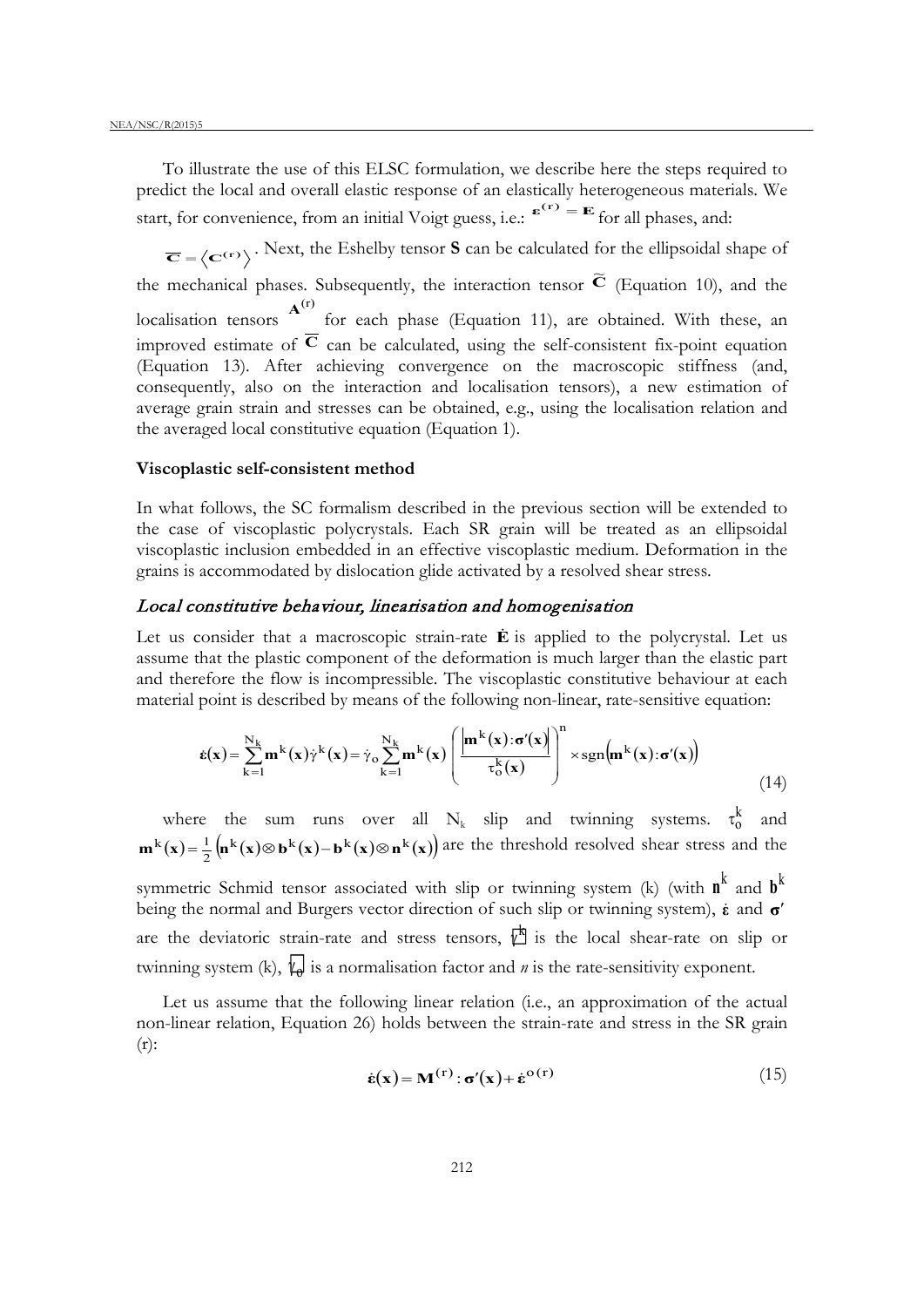where  $M^{(r)}$  and  $\dot{\epsilon}^{o(r)}$  are respectively a viscoplastic compliance and a backextrapolated term (stress-free strain-rate) of SR grain (r). Different choices are possible for the linearised behaviour at grain level, and the results of the homogenisation scheme depend on this choice. The *secant approximation* [4,5]consists in assuming  $\dot{\epsilon}_{\text{sec}}^{o(r)} = 0$ , and the following linearised modulus:

$$
\mathbf{M}_{\text{sec}}^{(r)} = \dot{\gamma}_o \sum_{k} \frac{\mathbf{m}^{k(r)} \otimes \mathbf{m}^{k(r)}}{\tau_o^{k(r)}} \left( \frac{\mathbf{m}^{k(r)} : \sigma'^{(r)}}{\tau_o^{k(r)}} \right)^{n-1} \tag{16}
$$

where the index (r) in  $\mathbf{m}^{k(r)}$  and  $\tau_0^{k(r)}$  indicates uniform (average) values of these magnitudes, corresponding to a given orientation and hardening state associated with SR grain (r). Under the *affine approximation* [10], the moduli are given by:

$$
\mathbf{M}_{\text{aff}}^{(r)} = \mathbf{n}\dot{\gamma}_{\text{o}} \sum_{\mathbf{k}} \frac{\mathbf{m}^{\mathbf{k}(r)} \otimes \mathbf{m}^{\mathbf{k}(r)}}{\tau_{\text{o}}^{\mathbf{k}(r)}} \left(\frac{\mathbf{m}^{\mathbf{k}(r)} : \mathbf{\sigma}'^{(r)}}{\tau_{\text{o}}^{\mathbf{k}(r)}}\right)^{n-1} \tag{17}
$$

$$
\dot{\boldsymbol{\varepsilon}}_{aff}^{o(r)} = (1-n)\dot{\gamma}_o \sum_{k} \left( \frac{\mathbf{m}^{k(r)} : \boldsymbol{\sigma}'^{(r)}}{\tau_o^{k(r)}} \right)^n \times \operatorname{sgn} \left( \mathbf{m}^{k(r)} : \boldsymbol{\sigma}'^{(r)} \right)
$$
(18)

The secant and affine models, together the *tangent approximation* of A. Molinari et al. [11] and R.A. Lebensohn et al. [6] (which combines aspects of the former two), [8] are first-order approximations, since they are based on linearisation schemes that at grain level make use of information on field averages only, disregarding higher-order statistical information inside the SR grains. However, the above assumption may be not sufficient, especially when strong directionality and/or large variations in local properties are to be expected. To overcome the above limitations, P. Ponte Castañeda et al. have developed more accurate nonlinear homogenisation methods, using linearisation schemes at grain level that also incorporate information on the second moments of the field fluctuations in the mechanical phases. These more elaborate SC formulations are based on the use of socalled linear comparison methods, which express the effective potential of the nonlinear VP polycrystal in terms of that of a linearly viscous aggregate with properties that are determined from suitably-designed variational principles [2,9,14,15]. Once a specific type of linearisation is chosen, the viscoplastic self-consistent method can be constructed following similar procedure as in the elastic case. The homogenised behaviour is given by Equation 2:

$$
\dot{\mathbf{E}} = \overline{\mathbf{M}} : \Sigma' + \dot{\mathbf{E}}^{\text{o}} \tag{19}
$$

where **E** and  $\Sigma'$  are the macroscopic deviatoric strain-rate and stress tensors and  $\overline{M}$ and  $\dot{\mathbf{E}}^0$  are respectively the compliance and back-extrapolated term of the *a priori*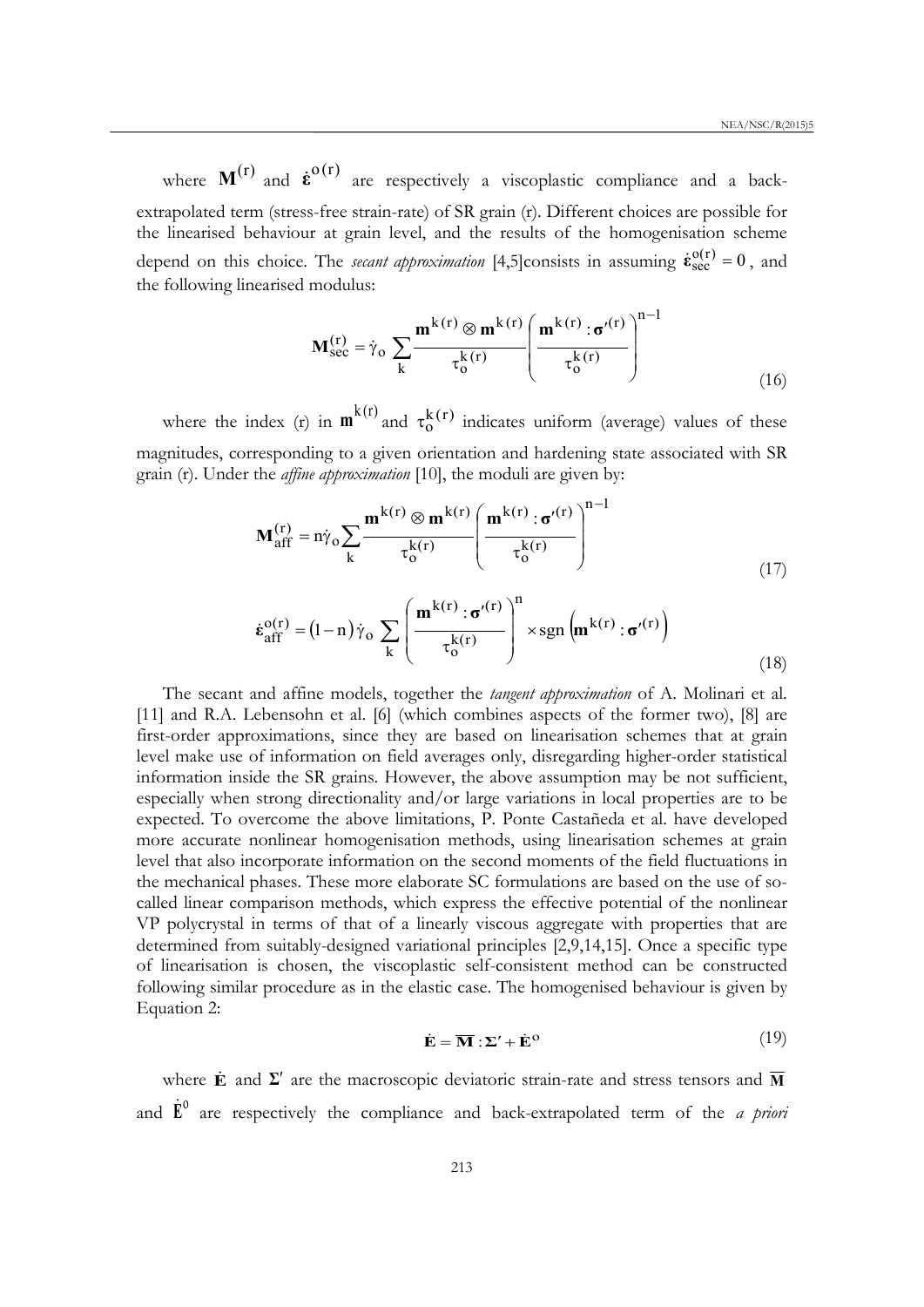unknown viscoplastic HEM. The average strain-rate deviation in the ellipsoidal domain  $\tilde{\epsilon}^{(r)} = \dot{\mathbf{E}} - \dot{\epsilon}^{(r)}$  is given by Equation 9:

$$
\widetilde{\dot{\mathbf{\varepsilon}}}^{(\mathbf{r})} = \mathbf{S} : \dot{\mathbf{\varepsilon}}^{*(\mathbf{r})} \tag{20}
$$

The interaction equation is given by Equation 10:

$$
\widetilde{\mathbf{\varepsilon}}^{(r)} = -(\mathbf{I} - \mathbf{S})^{-1} \cdot \mathbf{S} \cdot \overline{\mathbf{M}} \cdot \widetilde{\mathbf{\sigma}}'^{(r)} = -\widetilde{\mathbf{M}} \cdot \widetilde{\mathbf{\sigma}}'^{(r)}
$$
(21)

The localisation equation is then written as Equation 11:

$$
\boldsymbol{\sigma}^{\prime(r)} = (\mathbf{M}^{(r)} + \widetilde{\mathbf{M}})^{-1} ((\overline{\mathbf{M}} + \widetilde{\mathbf{M}}): \Sigma' + (\dot{\mathbf{E}}^{\mathrm{o}} - \dot{\boldsymbol{\epsilon}}^{\mathrm{o}(r)}) = \mathbf{B}^{(r)}: \Sigma' + \mathbf{b}^{(r)}
$$
(22)

The self-consistent equations are then given by Equation 13:

$$
\overline{\mathbf{M}} = \left\langle \mathbf{M}^{(r)} : \mathbf{B}^{(r)} \right\rangle \text{ and } \dot{\mathbf{E}}^{\text{o}} = \left\langle \mathbf{M}^{(r)} : \mathbf{b}^{(r)} + \dot{\mathbf{\varepsilon}}^{o(r)} \right\rangle \tag{23}
$$

# **Numerical implementation**

Starting, e.g., from an initial Taylor guess:  $\dot{\boldsymbol{\varepsilon}}^{(r)} = \dot{\boldsymbol{E}}$  for all grains, a non-linear equation can be solved to get  $\sigma^{\prime (r)}$  and, using an appropriate linearisation scheme, the initial values of  $M^{(r)}$  and  $\dot{\epsilon}^{o(r)}$  can be obtained, for each SR grain (r). Next, initial guesses for the

macroscopic moduli  $\overline{M}$  and  $\dot{\mathbf{E}}^{\Omega}$  can be obtained as simple averages of the local moduli. With them and the applied strain-rate, the initial guess for the macroscopic stress **Σ**′ can be obtained. The Eshelby tensors can be calculated using the macroscopic moduli and the ellipsoidal shape of the SR grains. Subsequently, the interaction tensor (Equation 21), and the localisation tensors (Equation 22), can be calculated as well, and new estimates of the macroscopic moduli can be obtained, by solving iteratively the self-consistent equation (Equation 23). After achieving convergence on the macroscopic moduli (and, consequently, also on the macroscopic stress and the interaction and localisation tensors), a new estimation of the average grain stresses is obtained, using the localisation relation. If the recalculated average grain stresses are different (within certain tolerance) from the input values, a new iteration should be started, until convergence is reached.

### **Applications**

We show an application of the ELSC model to the prediction of the effective elastic shear modulus of isotropic two-phase composites made of: phase #1 with shear modulus and Poisson ratio  $\mu_1 = 1$  and  $v_1 = 1/3$ , and phase #2 being either a hard phase with  $\mu_2 = 100$ and  $v_2 = 1/3$ , or a void phase, i.e.  $\mu_2 = 0$ . Figure 1, corresponding to the case of equiaxed phase morphologies, shows the shear modulus of the composite as a function of phase #2 content. Together with the ELSC estimate, we show the Voigt, Reuss and Hill (defined as the arithmetic average between the Reuss and Voigt values) predictions. From Figure 1a (phase #2 100 times harder than phase #1) shows the huge spread existing between the bounds, and also the large difference between the SC estimate and the Hill average. Figure 1b (phase #2 void) shows similar results, as well as the "percolation limit"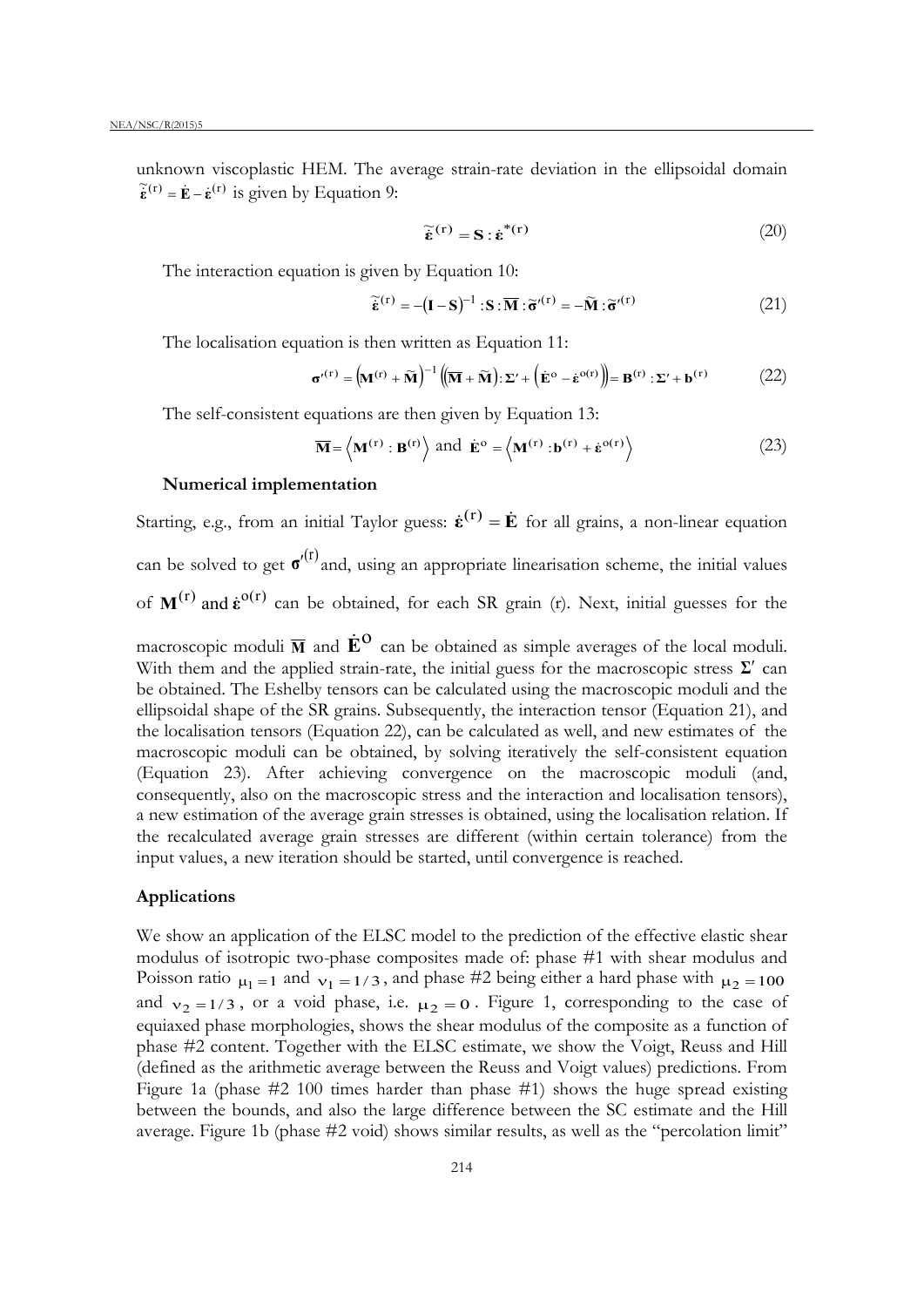of the SC theory at 50% volume fraction, at which the presence of a void phase determines a vanishing load-bearing capacity of the aggregate.

**Figure 1. Voigt, Reuss, Hill and ELSC predictions of the effective shear modulus as a function of phase #2 content (x2), for isotropic two-phase composites made of phase #1 with shear modulus**  and Poisson ratio  $\mu_1 = 1$  and  $\nu_1 = 1/3$ , and phase #2 being either: a) a hard phase with  $\mu_2 = 100$ and  $v_2 = 1/3$ , and b) a void phase, i.e.,  $\mu_2 = 0$ 



All cases correspond to equi-axed phase morphologies.

Figure 2 exemplifies how the ELSC formulation naturally captures the effect of morphologic anisotropy. The cases shown correspond to the same materials as before, except that the morphology of the phases is represented by oblate spheroids with their short axis 10 times shorter that the long ones aligned with direction  $x_3$ . It can be seen that: (i) the (isotropic) elastic constants for the homogeneous phase #1 material are  $C_{11} = C_{22} = C_{33} = 4$ ,  $C_{12} = C_{13} = C_{23} = 2$  and  $C_{44} = C_{55} = C_{66} = 1$ , and (ii) the effective response predicted by ELSC (unlike the Voigt, Reuss and Hill predictions) are anisotropic (axisymmetric), e.g., in Figures 2a and 2d (hard and soft phase #2, respectively), note the very different evolution of the directional moduli  $C_{11} (= C_{22})$  along the long morphologic directions, with respect to  $C_{33}$ , giving the response along the short direction.

Texture-induced anisotropy is also captured by the ELSC approach. Figure 3 shows the evolution of the nine independent orthotropic elastic constants for the case plane strain deformation (extension along  $x_1$  and shortening along  $x_3$ ) of an initially random austenitic steel polycrystal (single crystal elastic constants:  $C_{11} = 204.6 \text{ GPa}$ ,  $C_{12} = 137.7$  GPa and  $C_{44} = 126.2$  GPa) as a function of the true strain along  $x_1$  (texture evolution calculated with the affine VPSC approach). It should be noted that the orthotropic symmetry and relative values of the polycrystal elastic constants follow naturally from the texture evolution, e.g., the prediction of  $C_{22} > C_{11} > C_{33}$  reflects the strong alignment of the hard  $\langle 111 \rangle$  crystallographic directions with  $x_2$  as texture evolves.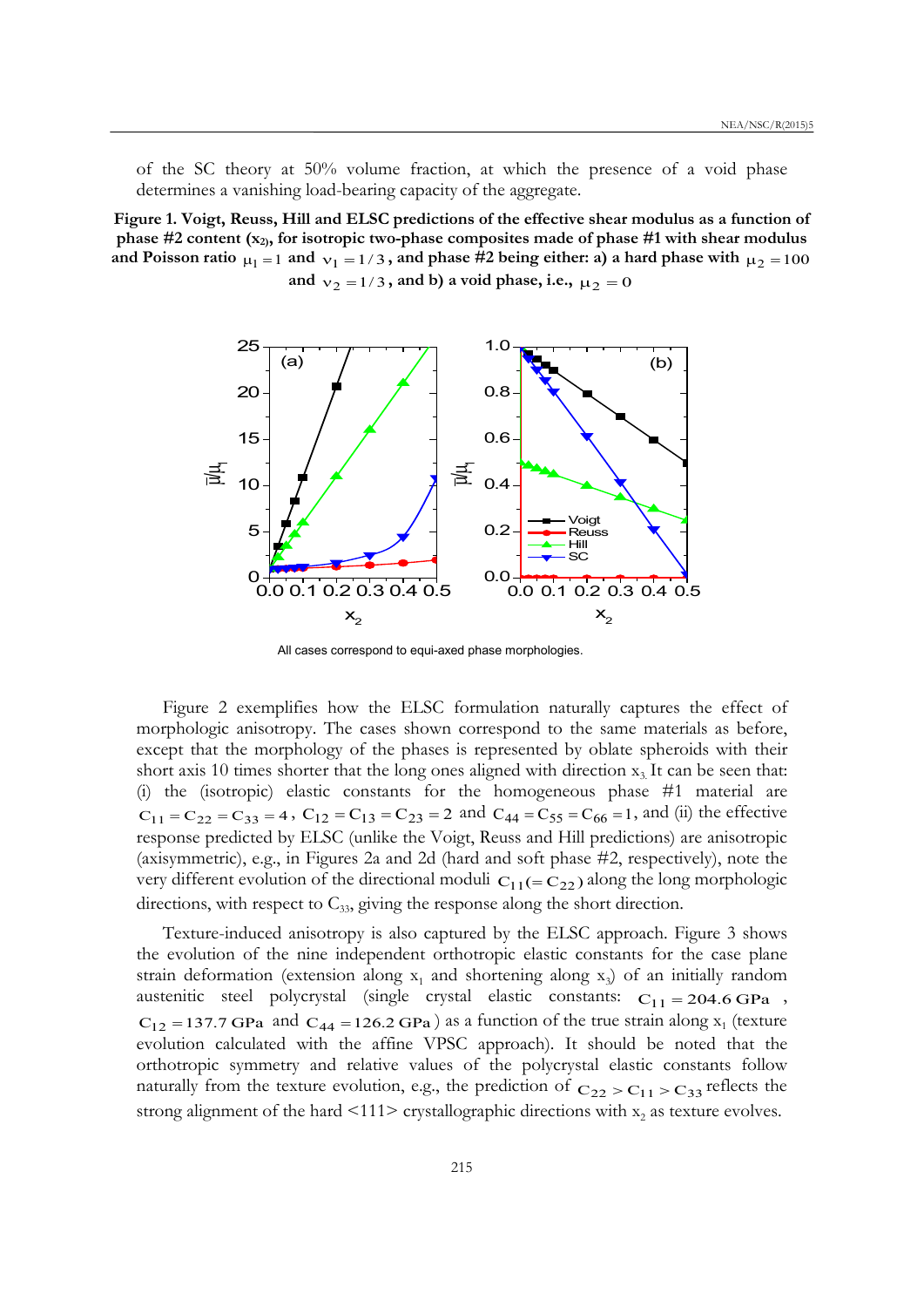

**Figure 2. Same as Figure 1, except that the morphology of the phases is represented by oblate spheroids with their short axis ten times shorter that the long ones aligned with direction x3**

Upper row: case of hard phase #2, lower row: case of voided phase #2. a,d)  $C_{11}$ ,  $C_{22}$ ,  $C_{33}$ , b,e),  $C_{12}$ ,  $C_{13}$ ,  $C_{23}$  and c,f) C<sub>44</sub>, C<sub>55</sub>, C<sub>66</sub>.

The advantage of SC schemes to get improved predictions of the mechanical behaviour of viscoplastic polycrystals, becomes evident as the contrast in local properties increases. The prediction of the effective properties of a random FCC polycrystal as the rate-sensitivity of the material changes is a classical benchmark for the different non-linear SC approaches. Figure 4 shows a comparison between average Taylor factor vs. ratesensitivity (*1/n*) curves, for a random FCC polycrystal under uniaxial tension [8]. The Taylor factor is calculated as  $\Sigma_{eq}^{ref}/\tau_o$ , where  $\tau_o$  is the threshold stress of the (111)<110> slip systems, and  $\Sigma_{eq}^{ref}$  is the macroscopic equivalent stress corresponding to an applied uniaxial strain-rate with a Von Mises equivalent value  $E_{eq}^{ref} = 1$ .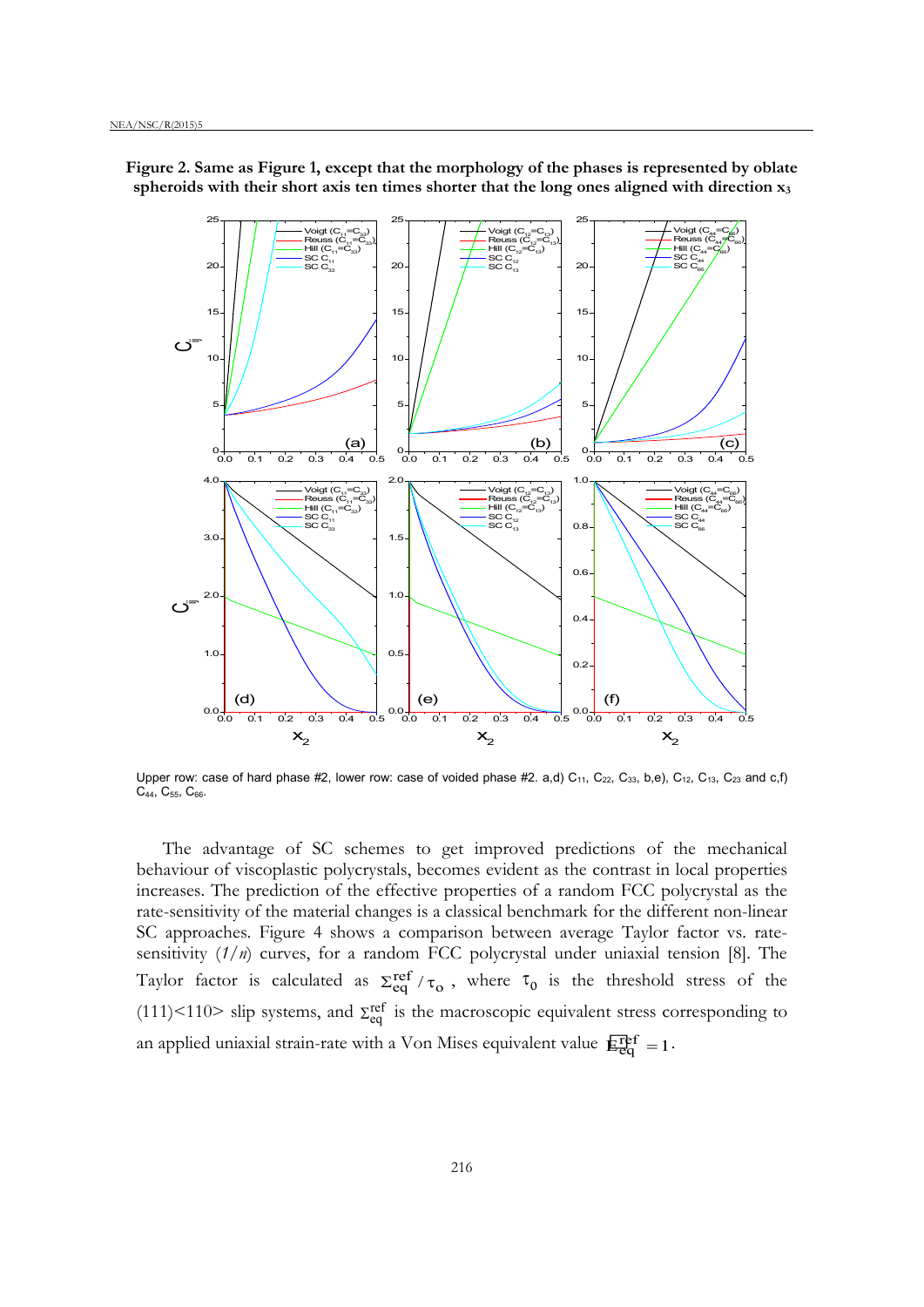



The curves in Figure 4 correspond to the Taylor model, the different first-order SC approximations, and the second-order procedure [9]. The solid star indicates the rateinsensitive Sachs lower-bound. The open stars correspond to reference solutions, obtained from ensemble averages of full-field solutions performed on random polycrystals using a Fast Fourier Transform-based method [12,7]. These ensemble averages were calculated over the outcome of "numerical experiments" performed on 100 unit cells generated alike, i.e., by random assignation of orientations to a given array of grains, but which differ at micro level due to the inherent stochastic character of such generation procedure. The averages over a sufficiently large number of configurations should give the effective properties of a polycrystal with random microstructure. From the comparison between the different mean-field and the full-field estimates, it can be observed that: (i) the Taylor approach gives the stiffest response, consistent with the upper-bound character of this model; (ii) all the SC estimates coincide for  $n=1$ , i.e., the linear SC case; (iii) in the rate-insensitive limit, the secant and tangent models tend to the upper- and lower-bounds, respectively, while the affine and second-order approximations remain intermediate with respect to the bounds; (iv) the best match with the exact solutions corresponds to the second-order approach.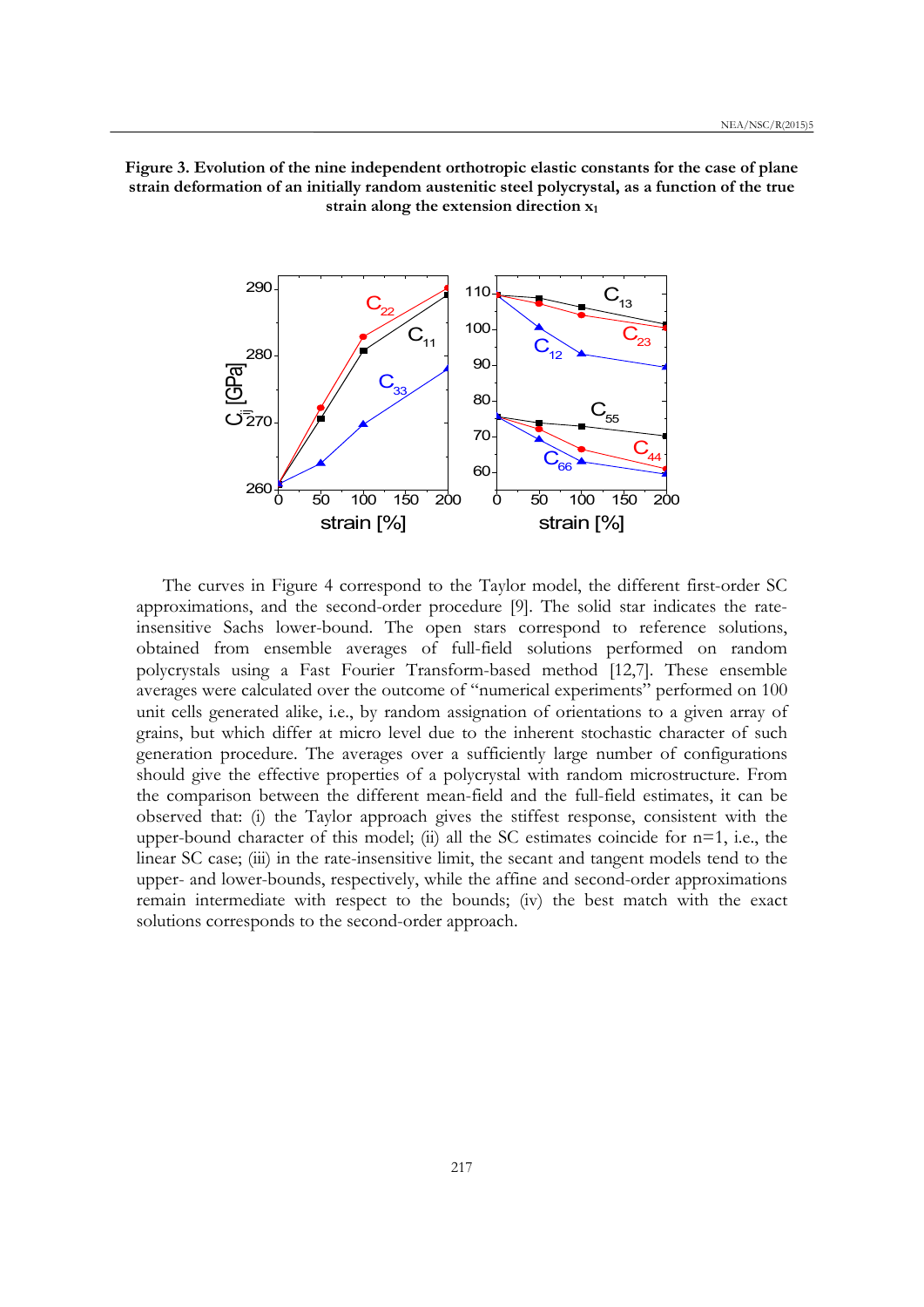**Figure 4. Average Taylor factor for a random FCC polycrystal under uniaxial tension, calculated with the different SC approaches (lines+symbols) and reference values (stars) obtained by means of ensemble averages of full-field solutions [8]**



### **Conclusion and future challenges**

We have presented the ELSC and VPSC formulations, and exemplified their use to establish relationships between microstructure and properties of composites and polycrystalline materials. The elastic model is a mature formulation that can be readily applied to fuels and structural materials for nuclear systems to predict effective elastic properties if the single crystal elastic constants, morphology, texture and phase distribution are known. The viscoplastic model can be applied to predict the effective anisotropic plastic response as a function of single crystal plastic properties and morphologic and crystallographic texture. For other inelastic deformation regimes of relevance, like thermal and irradiation creep, the formulation should be modified with pertinent constitutive relations at grain level (Equation 14) that reflect the single crystal response in such regimes. The presented methodology can be applied to predict the effective behaviour of polycrystalline aggregates deformation in such regimes.

### **References**

- [1] Berveiller, M., O. Fassi-Fehri, A. Hihi (1987), "[The problem of 2 plastic and](https://oppie.lanl.gov/oppie/?url_ver=Z39.88-2004&rft_id=info:lanl-repo/oppie&svc_val_fmt=http://oppie.lanl.gov/openurl/oppie.html&svc_id=info:lanl-repo/svc/oppie/full-rec&svc.oparam1=info:lanl-repo/isi/A1987J433700006&svc.oparam2=info:lanl-repo/svc/getDIDL)  [heterogeneous inclusions in an anisotropic medium"](https://oppie.lanl.gov/oppie/?url_ver=Z39.88-2004&rft_id=info:lanl-repo/oppie&svc_val_fmt=http://oppie.lanl.gov/openurl/oppie.html&svc_id=info:lanl-repo/svc/oppie/full-rec&svc.oparam1=info:lanl-repo/isi/A1987J433700006&svc.oparam2=info:lanl-repo/svc/getDIDL), *International Journal of Engineering Science*, 25, 691-709.
- [2] de Botton, G., P. Ponte Castañeda (1995), "Variational estimates for the creepbehavior of polycrystals", *Proceedings of the Royal Society of London A*, 448, 121-142.
- [3] Hershey, A.V. (1954), "The elasticity of an isotropic aggregate of anisotropic cubic [crystals"](https://oppie.lanl.gov/oppie/?url_ver=Z39.88-2004&rft_id=info:lanl-repo/oppie&svc_val_fmt=http://oppie.lanl.gov/openurl/oppie.html&svc_id=info:lanl-repo/svc/oppie/full-rec&svc.oparam1=info:lanl-repo/isi/A1954UX96700004&svc.oparam2=info:lanl-repo/svc/getDIDL), *Journal of Applied Mechanics*, 21, 236-240.
- [4] Hill, R. (1965), "[Continuum micro-mechanics of elastoplastic polycrystals"](https://oppie.lanl.gov/oppie/?url_ver=Z39.88-2004&rft_id=info:lanl-repo/oppie&svc_val_fmt=http://oppie.lanl.gov/openurl/oppie.html&svc_id=info:lanl-repo/svc/oppie/full-rec&svc.oparam1=info:lanl-repo/inspec/1965A20175&svc.oparam2=info:lanl-repo/svc/getDIDL), *Journal of the Mechanics and Physics of Solids,* 13, 89.